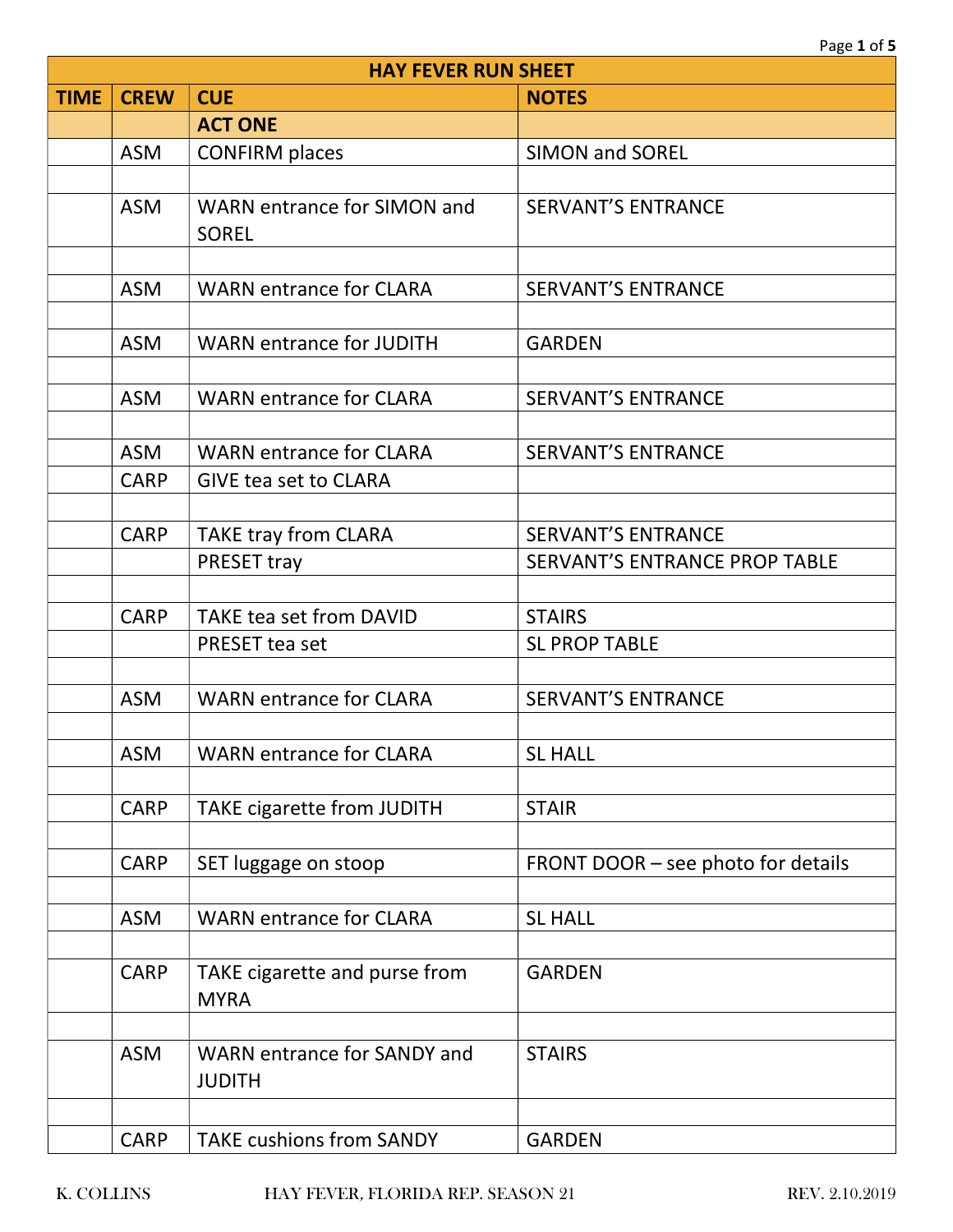| <b>CARP</b> | <b>PRESET cushions</b>            | <b>SL PROP TABLE</b>                  |
|-------------|-----------------------------------|---------------------------------------|
|             |                                   |                                       |
| <b>ASM</b>  | <b>WARN entrance for SOREL</b>    | <b>STAIRS</b>                         |
|             |                                   |                                       |
| <b>ASM</b>  | <b>WARN entrance for CLARA</b>    | <b>SERVANT'S ENTRANCE</b>             |
| <b>CARP</b> | <b>GIVE tray of cups to CLARA</b> | <b>SERVANT'S ENTRANCE</b>             |
|             |                                   |                                       |
| <b>CARP</b> | <b>TAKE drawings from CLARA</b>   | <b>SERVANT'S ENTRANCE</b>             |
| <b>CARP</b> | GIVE large tea tray to CLARA      | <b>SERVANT'S ENTRANCE</b>             |
|             |                                   |                                       |
| <b>WARD</b> | TAKE clothing from CLARA          | <b>SERVANT'S ENTRANCE</b>             |
|             |                                   |                                       |
| <b>CARP</b> | <b>PRESET drawings</b>            | <b>OFF STAGE of STAIRS</b>            |
|             |                                   |                                       |
| <b>ASM</b>  | FLASH exit for JUDITH, RICHARD    | <b>FRONT FOOR</b>                     |
|             |                                   |                                       |
|             |                                   |                                       |
|             | <b>INTERMISSION 1</b>             |                                       |
| <b>CARP</b> | <b>STRIKE tea</b>                 |                                       |
| <b>CARP</b> | PRESET sugar bowl for Act III     | Off Stage of SERVANT'S ENTRANCE       |
| <b>CARP</b> | MOVE piano bench                  | Angled slightly, by DS corner of keys |
| <b>CARP</b> | MOVE vase                         | Piano to Staircase Table              |
| <b>CARP</b> | <b>MOVE trunk</b>                 | <b>Spikes</b>                         |
| <b>CARP</b> | MOVE downstage chair              | <b>Spikes</b>                         |
| <b>CARP</b> | <b>MOVE</b> cushion               | DS of Chaise                          |
| CARP        | MOVE ashtray                      | Piano to US of Cushion                |
| <b>CARP</b> | MOVE ashtray                      | Dining Table to Coffee Table          |
| <b>CARP</b> | <b>STRIKE luggage</b>             |                                       |
| <b>CARP</b> | PRESET luggage for Act III        | <b>OFF STAGE of STAIRS</b>            |
| <b>WARD</b> | <b>STRIKE Myra's purse</b>        | Couch                                 |
| <b>WARD</b> | <b>STRIKE gloves</b>              | Couch                                 |
| <b>CARP</b> | STRIKE used cigarettes (7)        |                                       |
| <b>CARP</b> | <b>CLEAN</b> cigarettes (8)       |                                       |
| <b>CARP</b> | SET Simon's tumbler               | Sofa Table - US next to Ashtray       |
| <b>CARP</b> | SET Judith's sherry glass         | Coffee Table - DS side                |
| <b>CARP</b> | <b>SET Myra's cigarette</b>       | <b>Bar Box</b>                        |
| <b>CARP</b> | SET Richard's cigarette           | Piano Box                             |
| <b>CARP</b> | SET Sorel's cigarette             | Ash Tray by Cushion                   |
| <b>CARP</b> | SET Sandy's cigarette             | <b>SANDY'S CASE</b>                   |
| CARP        | <b>STRIKE drawings</b>            | Piano                                 |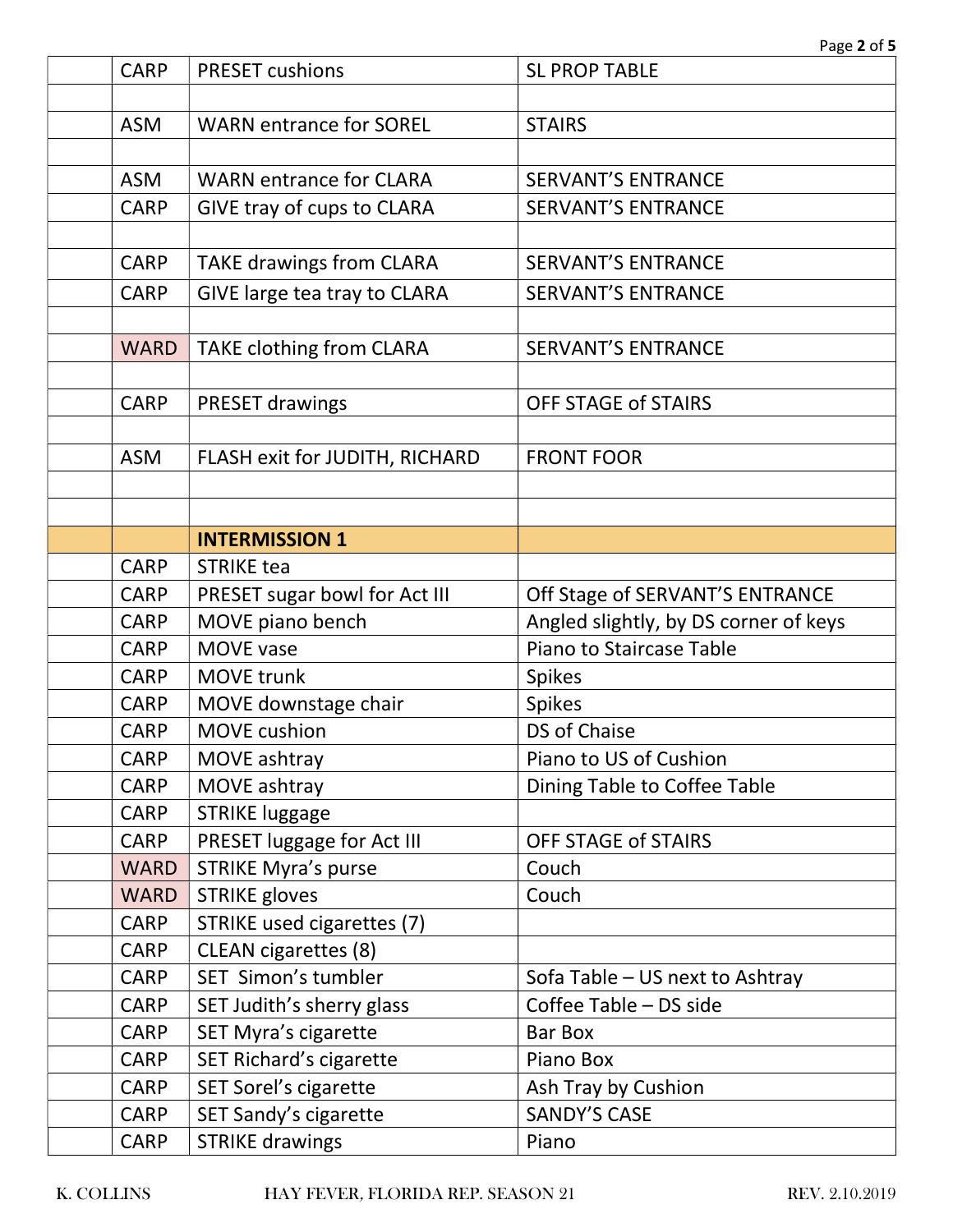| <b>CARP</b> | SET music stand                    | Piano                                 |
|-------------|------------------------------------|---------------------------------------|
| <b>WARD</b> | <b>CHANGE full company</b>         | <b>Dressing Rooms</b>                 |
|             | <b>CLOSE all doors</b>             |                                       |
|             |                                    |                                       |
|             |                                    |                                       |
|             | <b>ACT TWO</b>                     |                                       |
| <b>ASM</b>  | WARN top of act                    | <b>SERVANT'S ENTRANCE and</b>         |
|             |                                    |                                       |
| <b>CARP</b> | STRIKE tea dishes to dressing room |                                       |
|             |                                    |                                       |
| <b>CARP</b> | SET luggage by stairs              |                                       |
|             |                                    |                                       |
| <b>ASM</b>  | <b>FLASH exit/stairs</b>           | <b>FRONT DOOR</b>                     |
|             |                                    |                                       |
|             |                                    |                                       |
|             | <b>INTERMISSION 2</b>              |                                       |
| <b>WARD</b> | <b>CHANGE full company</b>         | <b>Dressing Rooms</b>                 |
| <b>CARP</b> | <b>MOVE chairs</b>                 | <b>BROWN spikes</b>                   |
| <b>CARP</b> | MOVE cushion                       | DS of Chaise to SL Side of Chaise     |
| <b>CARP</b> | STRIKE used glasses (8)            |                                       |
| <b>CARP</b> | STRIKE used cigarettes (6/7)       |                                       |
| <b>CARP</b> | SET breakfast cart                 | <b>BROWN spikes</b>                   |
| <b>CARP</b> | SET 2 <sup>nd</sup> tray??         | <b>BROWN spikes</b>                   |
| <b>CARP</b> | MOVE table                         | Pull SR, away from wall               |
| <b>CARP</b> | <b>SET Marmalade</b>               | See photo for details                 |
| CARP        | SET Stack of (8) Bread Plates      | See photo for details                 |
| <b>CARP</b> | <b>SET Four Place Settings</b>     | Napkins, Forks, Knives. See photo for |
|             |                                    | details                               |
| <b>CARP</b> | <b>SET Extra silverware</b>        | See photo for details                 |
| <b>CARP</b> | <b>SET Butter</b>                  | See photo for details                 |
| <b>CARP</b> | <b>SET Art Deco Sugar Bowl</b>     | See photo for details                 |
| <b>CARP</b> | <b>SET Art Deco Milk Bowl</b>      | See photo for details                 |
| <b>CARP</b> | <b>SET Bread Basket</b>            | See photo for details                 |
| <b>WARD</b> | PRESET coats for guests' exit      |                                       |
| <b>WARD</b> | PRESET Myra's purse                |                                       |
|             |                                    |                                       |
|             |                                    |                                       |
|             |                                    |                                       |
|             |                                    |                                       |
|             |                                    |                                       |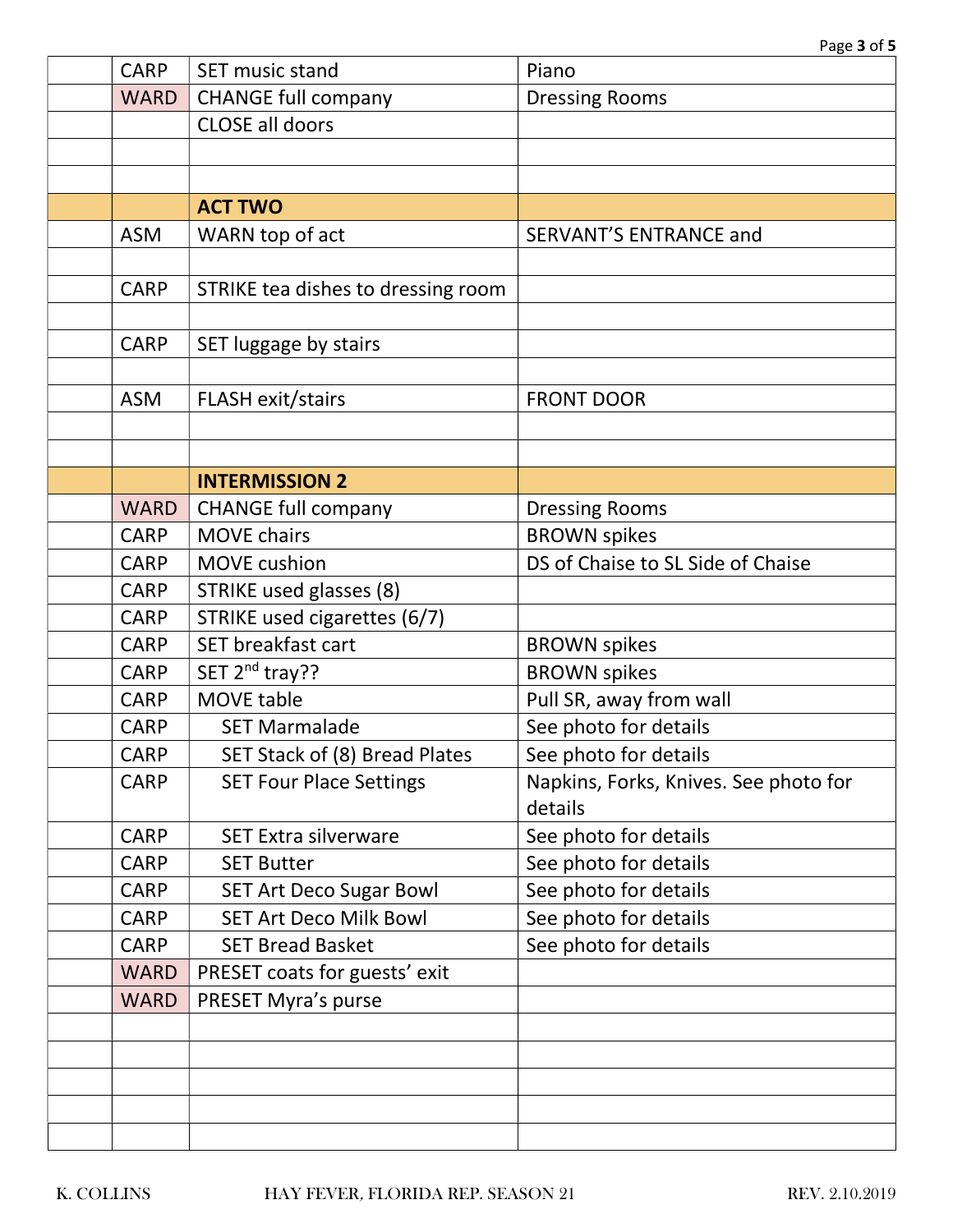| <b>ASM</b>  | <b>WARN entrance for SANDY</b>                        | <b>STAIRS</b>                       |
|-------------|-------------------------------------------------------|-------------------------------------|
|             |                                                       |                                     |
| <b>ASM</b>  | <b>WARN entrance for JACKIE</b>                       | <b>STAIRS</b>                       |
| <b>CARP</b> | <b>DOOR SLAM</b>                                      | <b>STAIRS</b>                       |
|             |                                                       |                                     |
| <b>ASM</b>  | <b>WARN entrance for RICHARD</b>                      | <b>STAIRS</b>                       |
|             |                                                       |                                     |
| <b>CARP</b> | <b>DOOR SLAM</b>                                      | <b>STAIRS</b>                       |
|             |                                                       |                                     |
| <b>CARP</b> | <b>DROP Barometer</b>                                 | <b>BEHIND WALL SR OF GARDEN</b>     |
| <b>ASM</b>  | <b>WARN entrance for MYRA</b>                         | <b>STAIRS</b>                       |
|             |                                                       |                                     |
| <b>ASM</b>  | <b>WARN entrance for CLARA</b>                        | <b>SERVANT'S ENTRANCE</b>           |
|             |                                                       |                                     |
| <b>CARP</b> | GIVE metal sugar bowl to CLARA                        | <b>SERVANT'S ENTRANCE</b>           |
| <b>ASM</b>  | <b>WARN entrance for CLARA</b>                        | SERVANT'S ENTRANCE - quick next cue |
|             |                                                       |                                     |
| <b>CARP</b> | <b>CRASH BOX</b>                                      | <b>LIBRARY</b>                      |
| <b>ASM</b>  | <b>WARN entrance for CLARA</b>                        | <b>SERVANT'S ENTRANCE</b>           |
|             |                                                       |                                     |
| <b>CARP</b> | <b>GIVE empty tray to CLARA</b>                       | <b>SERVANT'S ENTRANCE</b>           |
|             |                                                       |                                     |
| ASM         | <b>WARN entrance for CLARA</b>                        | <b>SERVANT'S ENTRANCE</b>           |
|             |                                                       |                                     |
| <b>CARP</b> | TAKE tray of dishes from CLARA                        | <b>SERVANT'S ENTRANCE</b>           |
| <b>CARP</b> | GIVE newspapers, coffee pot, and                      | <b>SERVANT'S ENTRANCE</b>           |
| <b>ASM</b>  | cup/saucer to CLARA<br><b>WARN entrance for CLARA</b> | <b>SERVANT'S ENTRANCE</b>           |
|             |                                                       |                                     |
| <b>WARD</b> | <b>SPRAY water on SANDY</b>                           | <b>SL WING</b>                      |
|             |                                                       |                                     |
| <b>CARP</b> | GIVE glass of orange juice to                         | <b>SERVANT'S ENTRANCE</b>           |
|             | <b>CLARA</b>                                          |                                     |
|             |                                                       |                                     |
| <b>ASM</b>  | <b>WARN entrance for CLARA</b>                        | <b>SERVANT'S ENTRANCE</b>           |
| <b>ASM</b>  | SET Myra's large suitcase                             | Top of Stairs, Right Hand Side      |